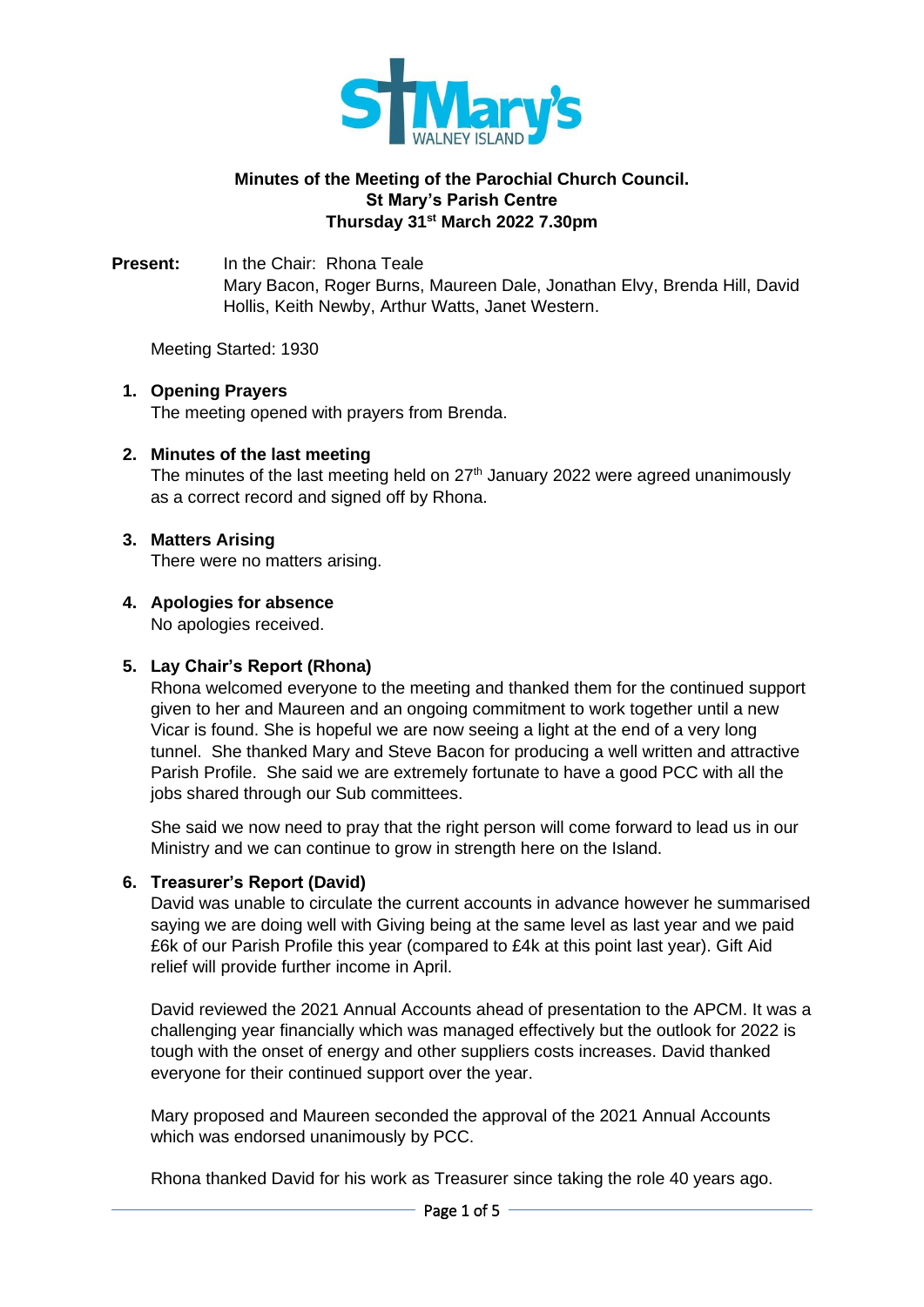

# **7. Churchwardens Report (Maureen)**

Maureen said that since our last PCC Meeting there have been three Baptisms, one Wedding, two Interment of Ashes and three Funerals.

On Sunday, 30th January there was a joint Sunday Morning Service with St. John's Church on Barrow Island and on Wednesday, 2nd March The Revd. Aimee Lynch came to St. Mary's to lead our Ash Wednesday Service at which about 20 people attended. Due to Fr.Jack being away and Revd. Aimee Lynch contracting Covid it has been more difficult to get cover for Sunday's.

On Thursday, 17th March St. Mary's and St. John's PCC's met with Archdeacon Vernon Ross, Rural Dean (Asst), Fr. Jack Knill Jones and Revd. Robin Ham, Joint Mission Community Leader to discuss the progress which had been made regarding the appointment of a new vicar. This was a lively discussion and Archdeacon Vernon outlined the way forward. Though finances remain a challenge for the area the intent was still to proceed and fill the current vacancy through advertising after Easter and expecting an appointment within 4 months. The role has to be missional in order to be approved and it is intended that 75% of the role would be to cover St. Mary's and St. John's with 25% being an Enabler Role for Barrow. In year two the role may move to a 50/50 split of responsibilities. In the medium term Barrow may need to be restructured with fewer benefices and simplified structures. St. Mary's Profile had been prepared for some time and St. John's would need to complete their Parish Profile as soon as possible. St. Mary's and St. John's will each have a Priest in Charge defined as they are two separate benefices. Each PCC will nominate two reps to interview and shortlist candidates.

On Friday, 25th March we had a second church visit from George Hastwell School students. Each class performed for each other with music and signing. Johnathan Elvy also gave a short Christian talk with the aid of a 'Jack in the Box'.

Carlisle Diocese is the first Diocese to have its churchyards scanned by surveyors as part of the national Burial Grounds Mapping Project (BGMP) programme. It is a scheme that comes at no cost to parishes, and parishes will have free access to the map through a web-based record system. St. Mary's Registers have been scanned over the past two weeks and returned. Expecting church yard scanning in coming weeks. We expect to see digital mapping published after July.

A successful Friday evening/Saturday morning event was held in the Centre by the Rainbows and Guides and raised £150. A further £115 was made by the Cake Stall to go to church funds.

We appreciate all who help us to keep the church running well and our thanks go to Revd. Aimee Lynch and Revd. Robin Ham who have helped with extra services over the past few weeks.

We also extend grateful thanks to Arthur Watts for standing in for Rhona and Maureen when they were both unavailable to be present for a recent big funeral and for his work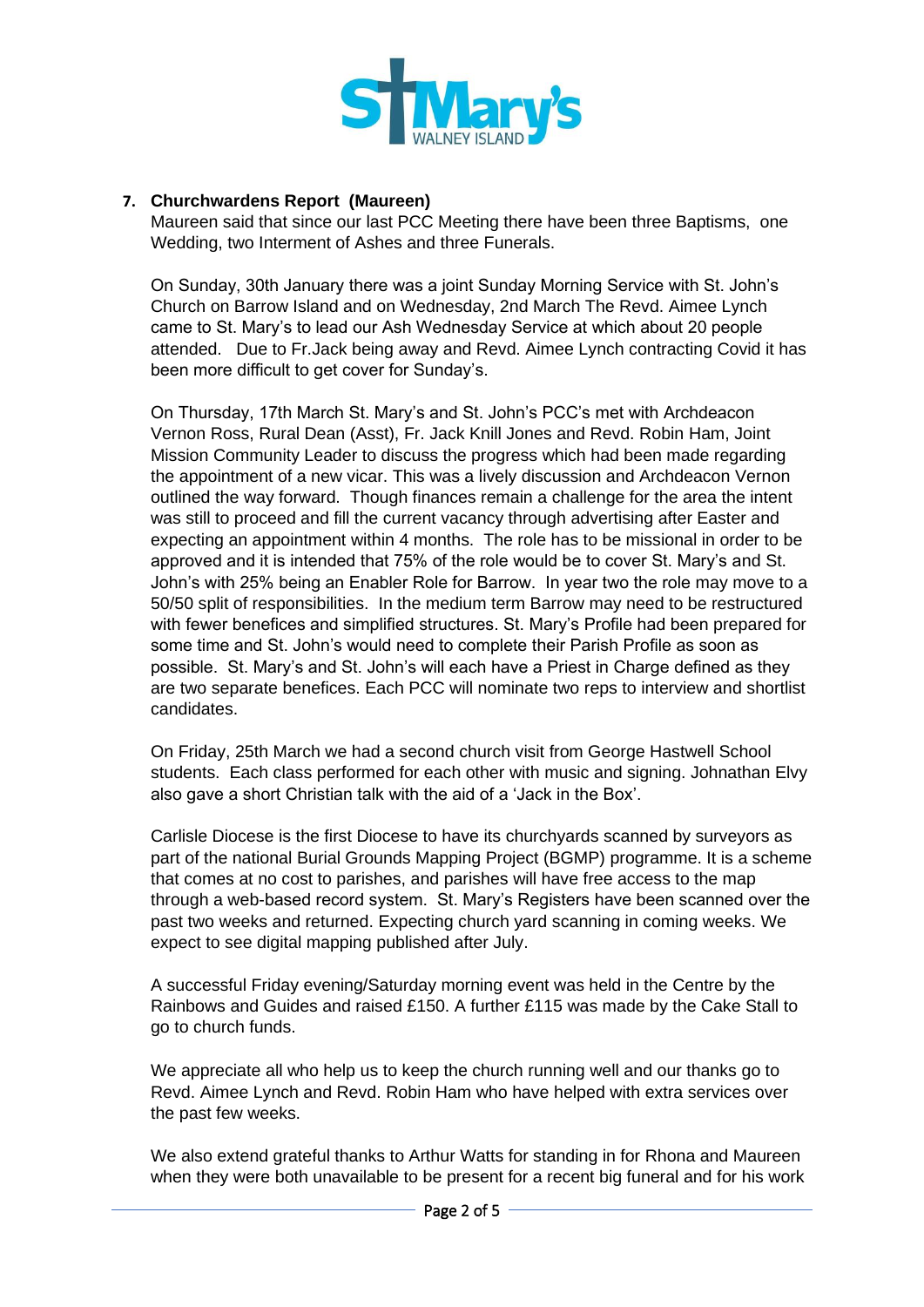

in the churchyard cataloguing the removal of artificial flowers from the graves. We are also very grateful to Mr. Mike Turnough for cutting the hedge which runs from the centre car park up to the church path. (Post meeting: Roger sent him a thank you letter)

The commitment to work together as the body of Christ in our church and community is recognised by those who come to share in our worship and fellowship.

# **8. Barrow Mission Community (Maureen)**

Maureen said the Mission Community Prayer Meetings continue to meet at a different venue each week and are led by someone from whichever church is host. The meetings take place on alternative Tuesday's and Wednesday's each month which enables people who have regular other meetings on either of those days an opportunity to come. The third week of every month is Prayer and breakfast at the Ferry Hotel on Walney. There will be a break of two weeks during the Easter holidays and meetings will resume on Tuesday 19th April for prayer and breakfast at the Ferry Hotel .

This Sunday is a National Day of Prayer for Ukraine. We are awaiting BMC instructions for an event at the Spirit of Barrow monument in Dalton Rd on Sunday from 1600-1700.

### **9. Safeguarding (Rhona)**

Rhona completed new Leadership Safeguarding training and received her certification. Maureen and Marie are on the waiting list for F2F Safeguarding courses in May.

I have now completed Brendas DBS on Line and understand the system. All PCC members need to have a current DBS. On checking the register we only have one PCC member who needs to have DBS Accreditation which is targeted for completion before the APCM.

All Covid restrictions have now been lifted in Church Buildings but it is up to the individual. We will continue to have hand sanitiser and face masks available.

#### **10. PCC Sub-committee Reports**

### **10.1 Buildings and Property (Roger)**

This PCC Sub-committee met by Zoom on Thursday 10<sup>th</sup> March. Work undertaken since the January PCC meeting includes:

- The graffiti on the takeaway wall is expected to be removed very shortly.
- The tiles under the north aisle carpet have been re-secured.
- The Lady Chapel roof repairs were completed.
- Both the Church Yard and Car Park are very dark in the evening. We are talking to Andy Barnes to get his recommendations on security lighting.
- The board supporting the church Electric box in the cellar has rotted and was repaired. Repairs were made to stop water leaking into the cellar from the path.
- The two locked litter receptacles in the car park were removed inexplicably. Following a call to the Council one has been returned and will be emptied weekly.
- New ceiling lights have been installed in the Parish centre. This will reduce energy costs and provide better light for hall users.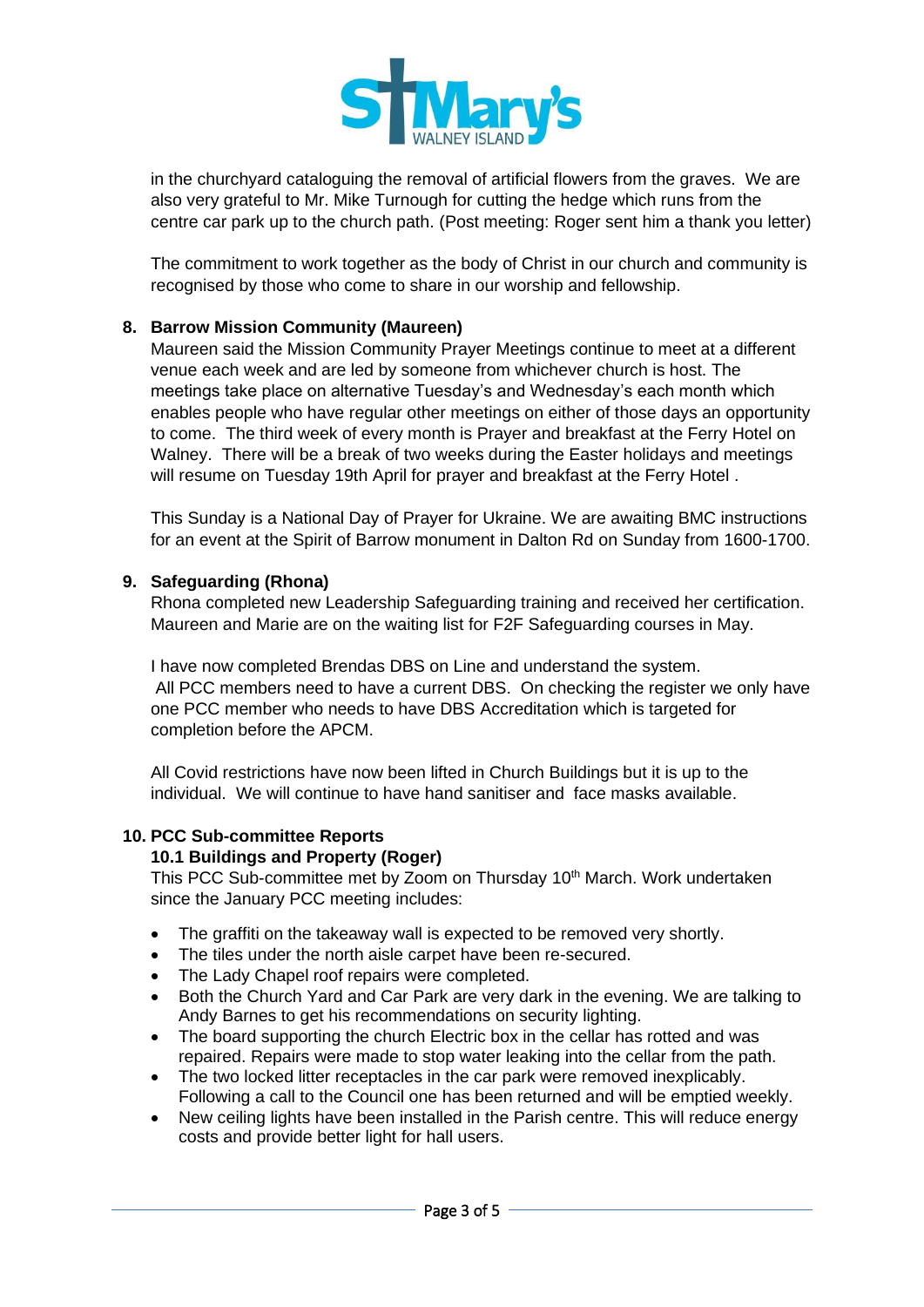

- A second quote to replace the Parish Centre roof is awaited. Its clear that the damp problems inside the hall and toilets are caused by roof faults. There are no blockages in the guttering.
- We discussed what we needed to do to ensure we are carbon neutral by 2030 in line with Diocese requirements. First steps are to complete the Energy Footprint Tool and to audit the church against the CofE Net Zero checklist in April to highlight the steps we should prioritise.
- The porch door hinge bolts were re-seated to stop the door catching the floor.
- Gas boiler to be services in Parish Centre in April.
- It is proving extremely difficult to secure deliveries of diesel for church heating. Suppliers are not delivering and prices are rising. We must prioritise church heating until the end of April (when heating switched off). Heating should be carefully managed and restricted in priority sequence of (1) ensuring the frost protection mechanism continues to function (2) baptisms/weddings/funerals (3) regular church services. Churchgoers to be notified if heating is not to be used.
- We received the Church Electrical report from Andy Barnes. We are rated "Unsatisfactory" and require eight items to be addressed urgently, improvements made to a further six and two items require further investigation. Roger and Arthur ae meeting with Andy on April 5<sup>th</sup> to discuss.

# **10.2 Communications and Connect (Roger)**

The team has not had cause to meet since the last PCC meeting. Team members continue to collaborate and address topics via email.

### **10.3 Worship Committee (Maureen).**

The Worship Committee meets once a month to prepare for a Lay Led Service on the third Sunday of the month. In February due to power failure in the church we moved our service over to the Centre. It was decided to continue this practice on the third Sunday of every month for the time being. Our second Lay Led Service of the Word took place in the Centre on Sunday, 20th March. Mary Bacon gave an interesting and thought provoking talk on the need to repent. Feedback is always welcomed.

The Palm Sunday service will start at 1000 and will be led by Clive Shaw. It will be joint with Vickerstown Methodists.

# **10.4 Baptism Committee (Maureen)**

The Baptism team met in February when it was decided to start to send out Baptism Anniversary cards to those children who were baptised during 2021. In the summer it is planned to invite the families to a short Thanksgiving Service in the Centre on 3rd July followed by tea and cake. We continue to receive a steady number of requests for children to be baptised and due to covid many are around the 2/3 years old. However we are beginning to see some babies being brought for baptism.

# **11: Secretary Report (Roger)**

As requested at the last PCC meeting the church Safeguarding policy was published on the website and ACNY. Also our new Health & Safety Policy was finalised and published on the website. Roger will post on the porch noticeboard too